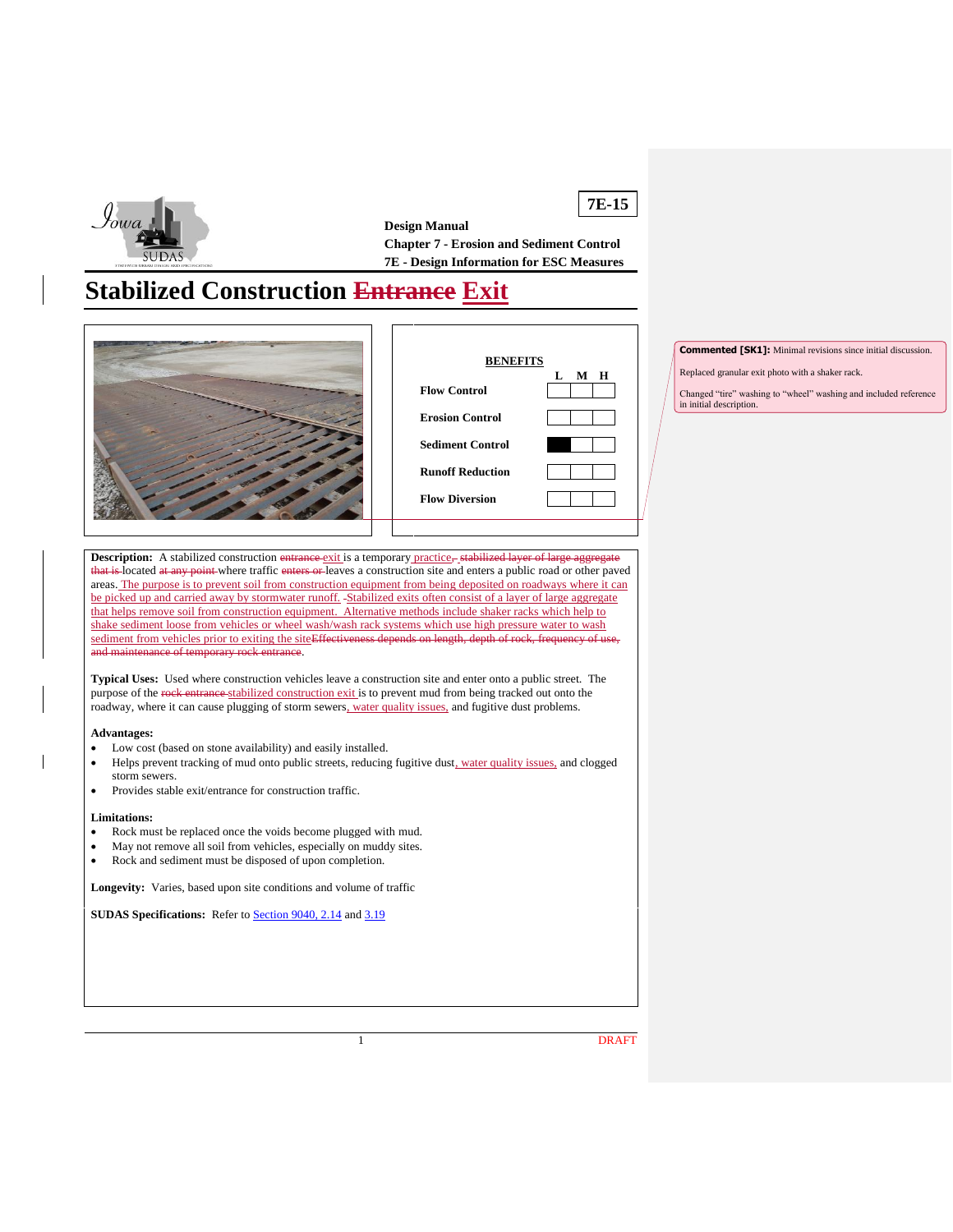## **A. Description/Uses**

A stabilized construction entrance-exit consists of a pad of large aggregate, often underlain with engineering fabric. Rock entrances exits should be located at any point where traffic will be leaving a construction site and entering a public roadway.

Additional methods, including shaker racks, track-out control mats, and wheel wash/wash rack systems can also be employed to remove additional soil or caked sediment. The stabilized nstruction entrance reduces the amount of sediment (dust, mud, etc.) tracked offsite by c equipment, especially if a wash-rack is incorporated for removing caked sediment.

#### **B. Design Considerations**

The entrance exit from a construction site is a significant source for offsite sediment deposition. Entrance Exits and parking areas are continuously disturbed, leaving no opportunity for vegetation stabilization. During wet weather, these areas often become muddy, and construction vehicles track this mud off of the site and deposit it onto the public roadway where it clogs storm sewers and creates fugitive dust problems.

A stabilized construction entrance-exit can reduce the amount of sediment that is tracked into the street by construction traffic. A rock entrance/entrance exit stabilizes the access to the site, and helps remove mud and clay from vehicle tires before they leave the site. A stabilized construction en exit should be constructed on every construction site, prior to the mobilization of construction equipment.

- **1.** Location: A stabilized construction entrance exit should be located at every point where construction traffic leaves a construction site. Vehicles leaving the site should travel over the entire length of the rock entrance exit. When possible, the entrance exit should be located on level ground, at a location with appropriate sight distance. Construction vehicles should be prohibited from leaving the site at locations other than the stabilized construction entranceexit. Fence should be constructed if necessary. If additional access to the site is required, additional rock entrances exits should be constructed
- **2. Site Preparation:** The area of the entrance exit should be excavated to the proposed thickness of the stone, stripping any topsoil, vegetation, and soft soils as necessary to provide a stable subgrade. When soft soil conditions exist, or when earthmoving or other heavy equipment will use the entrance exit, a subgrade stabilization fabric should be placed over the entire length and width of the *entrance* exit prior to placing the rock.
- **3. Drainage:** Slopes should not exceed 15% and should be carefully graded to drain transversely to prevent runoff from the entrance exit from flowing into the street. All surface water flowing off of the construction entrance exit should be directed to a sediment removal device (sediment basin or trap, silt fence, filter sock, etc.).
- **4. Shaker Rack:** A shaker rack (also called a track out pad, rumble racks, etc.) located in advance of the rock exit can be used to remove loose material prior to tracking across the rock. This approach removes more material than the rock alone and can help keep the rock exit clean longer, reducing the frequency of replacement.
- **45. Tire Wheel Washing or "Wash-rack":** A properly constructed rock entrance exit should not be relied upon to remove all the mud from construction traffic. In some cases, the action of tires moving over a shaker rack or gravel pad may not adequately clean tires. If conditions on the site are such that the majority of the mud is not removed by these practices, the vehicles traveling

**Commented [SK2]:** Language noting that every exit location to a site needs to be stabilized

**Commented [SK3]:** There was a discussion on wheel wash / wash racks. This language was already included. Not too detailed, but enough to make people aware that these exist.